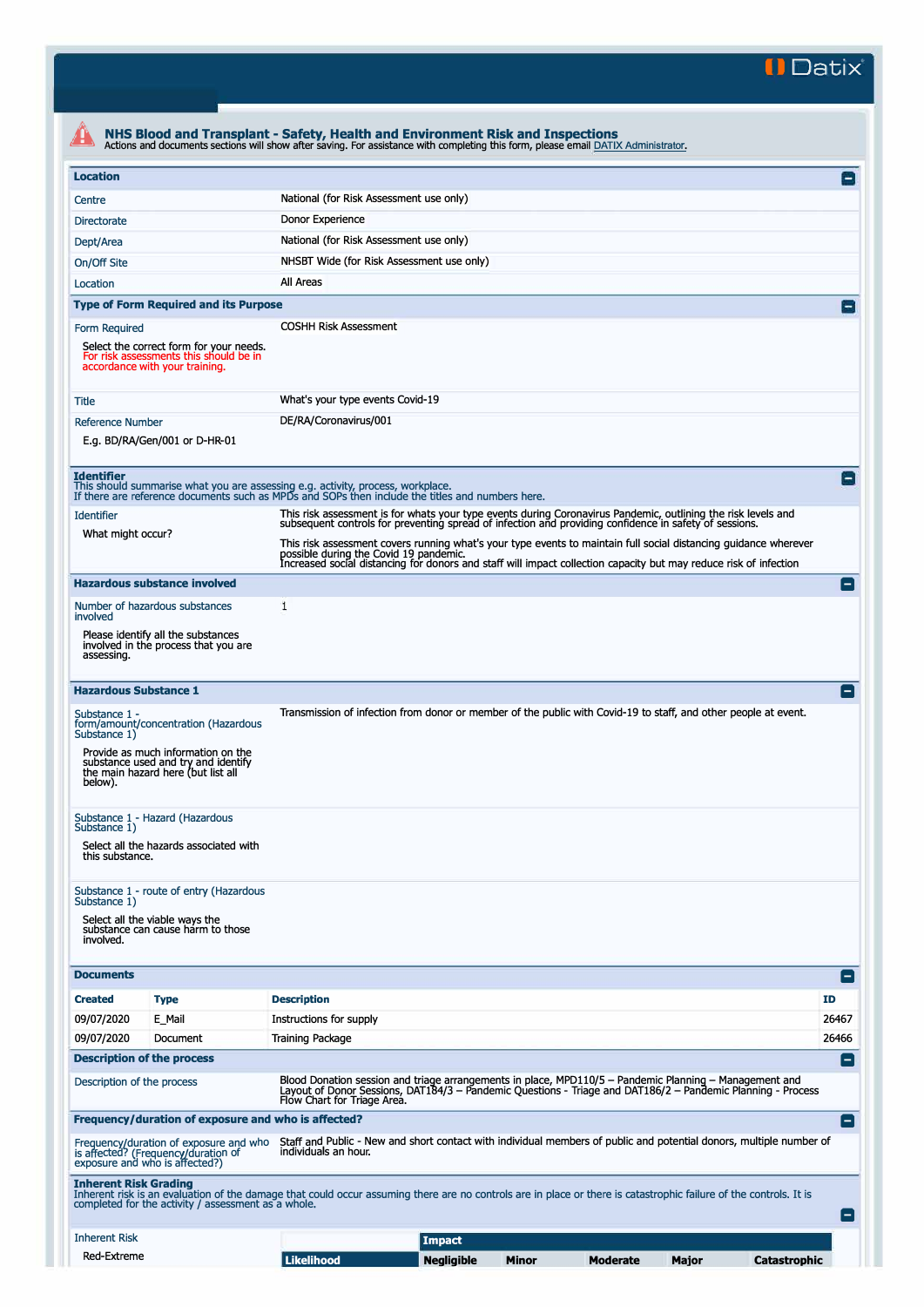| Orange-High<br>Yellow-Moderate<br>Green-Low                                                                                                                                                                                                                                                                                                                                                          | <b>Almost Certain</b>                                                                                                                                                                                                                                                                                                                                                                                                                                                                                                                                                                                                                                                                                                                                                                                                                                                                                                                                                                                                                                                                                                                                                                                                                                                                                                                                                                                                                                                                                                                                                                                                                                                                                                                                                                                                                                                                                                                                                                                                                                             | $\bigcirc$        | $\bullet$      | $\bullet$       | $\bullet$  | $\bullet$      |  |  |  |
|------------------------------------------------------------------------------------------------------------------------------------------------------------------------------------------------------------------------------------------------------------------------------------------------------------------------------------------------------------------------------------------------------|-------------------------------------------------------------------------------------------------------------------------------------------------------------------------------------------------------------------------------------------------------------------------------------------------------------------------------------------------------------------------------------------------------------------------------------------------------------------------------------------------------------------------------------------------------------------------------------------------------------------------------------------------------------------------------------------------------------------------------------------------------------------------------------------------------------------------------------------------------------------------------------------------------------------------------------------------------------------------------------------------------------------------------------------------------------------------------------------------------------------------------------------------------------------------------------------------------------------------------------------------------------------------------------------------------------------------------------------------------------------------------------------------------------------------------------------------------------------------------------------------------------------------------------------------------------------------------------------------------------------------------------------------------------------------------------------------------------------------------------------------------------------------------------------------------------------------------------------------------------------------------------------------------------------------------------------------------------------------------------------------------------------------------------------------------------------|-------------------|----------------|-----------------|------------|----------------|--|--|--|
|                                                                                                                                                                                                                                                                                                                                                                                                      | Likely                                                                                                                                                                                                                                                                                                                                                                                                                                                                                                                                                                                                                                                                                                                                                                                                                                                                                                                                                                                                                                                                                                                                                                                                                                                                                                                                                                                                                                                                                                                                                                                                                                                                                                                                                                                                                                                                                                                                                                                                                                                            | $\bigcirc$        | $\bullet$      | $\bullet$       | $\bullet$  | $\bullet$      |  |  |  |
|                                                                                                                                                                                                                                                                                                                                                                                                      | <b>Possible</b>                                                                                                                                                                                                                                                                                                                                                                                                                                                                                                                                                                                                                                                                                                                                                                                                                                                                                                                                                                                                                                                                                                                                                                                                                                                                                                                                                                                                                                                                                                                                                                                                                                                                                                                                                                                                                                                                                                                                                                                                                                                   | $\bullet$         | $\overline{O}$ | $\bullet$       | $\bullet$  | $\bullet$      |  |  |  |
|                                                                                                                                                                                                                                                                                                                                                                                                      | Unlikely                                                                                                                                                                                                                                                                                                                                                                                                                                                                                                                                                                                                                                                                                                                                                                                                                                                                                                                                                                                                                                                                                                                                                                                                                                                                                                                                                                                                                                                                                                                                                                                                                                                                                                                                                                                                                                                                                                                                                                                                                                                          | $\bullet$         | $\bigcirc$     | $\bullet$       | $\bullet$  | $\bullet$      |  |  |  |
|                                                                                                                                                                                                                                                                                                                                                                                                      | Rare                                                                                                                                                                                                                                                                                                                                                                                                                                                                                                                                                                                                                                                                                                                                                                                                                                                                                                                                                                                                                                                                                                                                                                                                                                                                                                                                                                                                                                                                                                                                                                                                                                                                                                                                                                                                                                                                                                                                                                                                                                                              | $\bullet$         | $\bullet$      | $\bullet$       | $\bigcirc$ | $\bigcirc$     |  |  |  |
|                                                                                                                                                                                                                                                                                                                                                                                                      | <b>Rating (initial): 6</b><br>Risk level (initial):<br>Moderate                                                                                                                                                                                                                                                                                                                                                                                                                                                                                                                                                                                                                                                                                                                                                                                                                                                                                                                                                                                                                                                                                                                                                                                                                                                                                                                                                                                                                                                                                                                                                                                                                                                                                                                                                                                                                                                                                                                                                                                                   |                   |                |                 |            |                |  |  |  |
| Controls in place<br>Best practice is to directly link the controls to the hazards they are reducing and to list them in order of preference according to the hierarchy of control i.e.<br>eliminate, substitute, engineering controls, information, instruction (such as SOPs and SSW), training, supervision, health surveillance and Personal Protective<br>Equipment (PPE).<br>Controls in place | Colleagues must not attend work if they or any household member has symptoms of Covid-19.                                                                                                                                                                                                                                                                                                                                                                                                                                                                                                                                                                                                                                                                                                                                                                                                                                                                                                                                                                                                                                                                                                                                                                                                                                                                                                                                                                                                                                                                                                                                                                                                                                                                                                                                                                                                                                                                                                                                                                         |                   |                |                 |            | $ - $          |  |  |  |
| E.G. "Gloves available to wear-YES"<br>For COSHH assessments please<br>consider other controls e.g. Health<br>Surveillance.                                                                                                                                                                                                                                                                          | General Hygiene controls<br>Respiratory Hygiene Control measures - staff are advised:<br>Avoid touching the face, particularly mouth, nose and eyes.<br>Cover mouth and nose with a tissue or your sleeve (not your hands) when coughing or sneezing and put used<br>tissues in nearest bin immediately, which may be clinical waste.<br>Effective social distancing measures of at least 2m where possible, or 1m+ additional controls / mitigations when<br>discussing sensitive information.<br>Effective and visible hand hygiene using soap and water or hand sanitiser.<br>Effective, regular and visible cleaning of frequently touched surfaces.<br>Effective regular cleaning of ITC and communication devices.<br>Disposable gloves and apron are available and mandatory when carrying out additional cleaning activities during the<br>pandemic.<br>Provide additional supervision to ensure these measures are implemented at all times.<br>Hand washing/use of alcohol hand rub (hand santising gel) before entering the event area<br>All these measures must be observed and are the most effective actions to take to reduce spread of Covid-19.<br>Events<br>Additional measures introduced include a triage system to ensure everyone who attends the event is well, has not<br>had any recent illness<br>All New event sites identified during the current outbreak must have ability to maintain social distancing rules.<br>Potential participants queuing should be 2m apart. This may need to be checked and controlled by a member of<br>staff<br>Disposable pens or the potential donors own pen to be used when completing consent forms.<br>Perspex screens to be used as the process requires face to face working within 1m, the screens need to be securely<br>fixed to the what's your blood type table.<br>When using the Mercedes Sprinter Van, all touch points need to be cleaned after every sample is taken, procedure<br>for access and egress of the vehicle to be formulated by the line manager in charge of the event. |                   |                |                 |            |                |  |  |  |
|                                                                                                                                                                                                                                                                                                                                                                                                      | Barriers and 2 meters signs to be used to help controls Potential donors.<br>Face covering to be worn by potential donor and surgical face mask to be worn by staff member.<br>Daily brief or any other training to maintain 2m social distancing.<br>Travelling<br>NHSBT vehicles<br>Ensure all touch points on the marketing vehicles are thoroughly cleaned prior to use.                                                                                                                                                                                                                                                                                                                                                                                                                                                                                                                                                                                                                                                                                                                                                                                                                                                                                                                                                                                                                                                                                                                                                                                                                                                                                                                                                                                                                                                                                                                                                                                                                                                                                      |                   |                |                 |            |                |  |  |  |
|                                                                                                                                                                                                                                                                                                                                                                                                      | Mercedes Sprinter Van, 2 members of staff maintaining social distancing. Ventilation in vehicle when travelling<br>Transit Connect Van, 1 member of staff.<br>Ford Focus Estate, 1 member of staff.<br>When using the Mercedes sprinter the vehicle needs to be ventilated. Only 2 people to use vehicle.<br>Any members of staff using public transport must follow all covid-19 controls provided by the transport company<br>Rota colleagues to work at workplaces that they can easily get to work using their own vehicle and ensure<br>reimbursement for any costs associated with this through the expenses system.                                                                                                                                                                                                                                                                                                                                                                                                                                                                                                                                                                                                                                                                                                                                                                                                                                                                                                                                                                                                                                                                                                                                                                                                                                                                                                                                                                                                                                        |                   |                |                 |            |                |  |  |  |
|                                                                                                                                                                                                                                                                                                                                                                                                      | <b>Breaks</b><br>Mealtimes arranged to enable staff to maintain 2m social distancing.<br>During breaks the wearing of a type IIR surgical face mask is not mandatory however 2m social distance must be<br>maintained where possible                                                                                                                                                                                                                                                                                                                                                                                                                                                                                                                                                                                                                                                                                                                                                                                                                                                                                                                                                                                                                                                                                                                                                                                                                                                                                                                                                                                                                                                                                                                                                                                                                                                                                                                                                                                                                              |                   |                |                 |            |                |  |  |  |
|                                                                                                                                                                                                                                                                                                                                                                                                      | Load and unload of vehicles<br>The wearing of a surgical face mask is mandatory on recruitment events and during the load and unload of vehicles<br>to provide reassurance to colleagues and potential donors.<br>Social distancing to be maintained during the load and unload of the vehicles.                                                                                                                                                                                                                                                                                                                                                                                                                                                                                                                                                                                                                                                                                                                                                                                                                                                                                                                                                                                                                                                                                                                                                                                                                                                                                                                                                                                                                                                                                                                                                                                                                                                                                                                                                                  |                   |                |                 |            |                |  |  |  |
|                                                                                                                                                                                                                                                                                                                                                                                                      | <b>PPE</b><br>All marketing colleagues to be trained in how to wear, use and remove masks and training package to include<br>information on the hazard, risk and controls.<br>Dispose of all used masks in clinical waste.<br>The wearing of surgical face masks does not reduce the need for hand hygiene and colleagues.<br>Gloves and an apron should be worn when cleaning.                                                                                                                                                                                                                                                                                                                                                                                                                                                                                                                                                                                                                                                                                                                                                                                                                                                                                                                                                                                                                                                                                                                                                                                                                                                                                                                                                                                                                                                                                                                                                                                                                                                                                   |                   |                |                 |            |                |  |  |  |
|                                                                                                                                                                                                                                                                                                                                                                                                      | Review with Line Manager 08/09/2021, Lateral flow kits have been made available for all staff. Donors with medical<br>exemption from wearing a face mask are now allowed to donate in England. Staff to be made aware of this change.                                                                                                                                                                                                                                                                                                                                                                                                                                                                                                                                                                                                                                                                                                                                                                                                                                                                                                                                                                                                                                                                                                                                                                                                                                                                                                                                                                                                                                                                                                                                                                                                                                                                                                                                                                                                                             |                   |                |                 |            |                |  |  |  |
| <b>Emergency Preparedness</b>                                                                                                                                                                                                                                                                                                                                                                        |                                                                                                                                                                                                                                                                                                                                                                                                                                                                                                                                                                                                                                                                                                                                                                                                                                                                                                                                                                                                                                                                                                                                                                                                                                                                                                                                                                                                                                                                                                                                                                                                                                                                                                                                                                                                                                                                                                                                                                                                                                                                   |                   |                |                 |            | $ - $          |  |  |  |
| Storage and disposal / accidental release<br>and fire fighting requirements                                                                                                                                                                                                                                                                                                                          | Standard practice for storage, disposal and dealing with blood/ body fluid spillage if needed.                                                                                                                                                                                                                                                                                                                                                                                                                                                                                                                                                                                                                                                                                                                                                                                                                                                                                                                                                                                                                                                                                                                                                                                                                                                                                                                                                                                                                                                                                                                                                                                                                                                                                                                                                                                                                                                                                                                                                                    |                   |                |                 |            |                |  |  |  |
| <b>First Aid Measures</b>                                                                                                                                                                                                                                                                                                                                                                            | Standard practice for blood/ body fluid splash/ needlestick to be followed. Flush affected area with plenty of water<br>immediately and then contact 24 Hour Sharps Line as above.                                                                                                                                                                                                                                                                                                                                                                                                                                                                                                                                                                                                                                                                                                                                                                                                                                                                                                                                                                                                                                                                                                                                                                                                                                                                                                                                                                                                                                                                                                                                                                                                                                                                                                                                                                                                                                                                                |                   |                |                 |            |                |  |  |  |
| <b>Final risk Grading</b><br>Residual risk is an evaluation of the damage that could occur after taking into account the effectiveness of current controls. It is completed for the activity /<br>assessment as a whole.                                                                                                                                                                             |                                                                                                                                                                                                                                                                                                                                                                                                                                                                                                                                                                                                                                                                                                                                                                                                                                                                                                                                                                                                                                                                                                                                                                                                                                                                                                                                                                                                                                                                                                                                                                                                                                                                                                                                                                                                                                                                                                                                                                                                                                                                   |                   |                |                 |            | $\blacksquare$ |  |  |  |
| Residual Risk                                                                                                                                                                                                                                                                                                                                                                                        |                                                                                                                                                                                                                                                                                                                                                                                                                                                                                                                                                                                                                                                                                                                                                                                                                                                                                                                                                                                                                                                                                                                                                                                                                                                                                                                                                                                                                                                                                                                                                                                                                                                                                                                                                                                                                                                                                                                                                                                                                                                                   | <b>Impact</b>     |                |                 |            |                |  |  |  |
| Red-Extreme                                                                                                                                                                                                                                                                                                                                                                                          | <b>Likelihood</b>                                                                                                                                                                                                                                                                                                                                                                                                                                                                                                                                                                                                                                                                                                                                                                                                                                                                                                                                                                                                                                                                                                                                                                                                                                                                                                                                                                                                                                                                                                                                                                                                                                                                                                                                                                                                                                                                                                                                                                                                                                                 | <b>Negligible</b> | Minor          | <b>Moderate</b> | Major      | Catastrophic   |  |  |  |
| Orange-High<br>Yellow-Moderate<br>Green-Low                                                                                                                                                                                                                                                                                                                                                          | <b>Almost Certain</b>                                                                                                                                                                                                                                                                                                                                                                                                                                                                                                                                                                                                                                                                                                                                                                                                                                                                                                                                                                                                                                                                                                                                                                                                                                                                                                                                                                                                                                                                                                                                                                                                                                                                                                                                                                                                                                                                                                                                                                                                                                             | $\circ$           | $\bullet$      | $\bullet$       | $\bullet$  | $\bullet$      |  |  |  |
|                                                                                                                                                                                                                                                                                                                                                                                                      | Likely                                                                                                                                                                                                                                                                                                                                                                                                                                                                                                                                                                                                                                                                                                                                                                                                                                                                                                                                                                                                                                                                                                                                                                                                                                                                                                                                                                                                                                                                                                                                                                                                                                                                                                                                                                                                                                                                                                                                                                                                                                                            | $\overline{O}$    | $\bullet$      | $\bullet$       | $\bullet$  | $\bullet$      |  |  |  |
|                                                                                                                                                                                                                                                                                                                                                                                                      | <b>Possible</b>                                                                                                                                                                                                                                                                                                                                                                                                                                                                                                                                                                                                                                                                                                                                                                                                                                                                                                                                                                                                                                                                                                                                                                                                                                                                                                                                                                                                                                                                                                                                                                                                                                                                                                                                                                                                                                                                                                                                                                                                                                                   | $\bullet$         | $\overline{O}$ | $\bullet$       | $\bullet$  | $\bullet$      |  |  |  |
|                                                                                                                                                                                                                                                                                                                                                                                                      |                                                                                                                                                                                                                                                                                                                                                                                                                                                                                                                                                                                                                                                                                                                                                                                                                                                                                                                                                                                                                                                                                                                                                                                                                                                                                                                                                                                                                                                                                                                                                                                                                                                                                                                                                                                                                                                                                                                                                                                                                                                                   |                   |                |                 |            |                |  |  |  |
|                                                                                                                                                                                                                                                                                                                                                                                                      | <b>Unlikely</b>                                                                                                                                                                                                                                                                                                                                                                                                                                                                                                                                                                                                                                                                                                                                                                                                                                                                                                                                                                                                                                                                                                                                                                                                                                                                                                                                                                                                                                                                                                                                                                                                                                                                                                                                                                                                                                                                                                                                                                                                                                                   | $\bullet$         | $\bigcirc$     | $\bigcirc$      | $\bullet$  | $\bullet$      |  |  |  |
|                                                                                                                                                                                                                                                                                                                                                                                                      | Rare                                                                                                                                                                                                                                                                                                                                                                                                                                                                                                                                                                                                                                                                                                                                                                                                                                                                                                                                                                                                                                                                                                                                                                                                                                                                                                                                                                                                                                                                                                                                                                                                                                                                                                                                                                                                                                                                                                                                                                                                                                                              | $\bullet$         | $\bullet$      | $\circ$         | $\bigcirc$ | $\bigcirc$     |  |  |  |
|                                                                                                                                                                                                                                                                                                                                                                                                      | Rating (current): 3<br><b>Risk level (current):</b>                                                                                                                                                                                                                                                                                                                                                                                                                                                                                                                                                                                                                                                                                                                                                                                                                                                                                                                                                                                                                                                                                                                                                                                                                                                                                                                                                                                                                                                                                                                                                                                                                                                                                                                                                                                                                                                                                                                                                                                                               |                   |                |                 |            |                |  |  |  |

Low